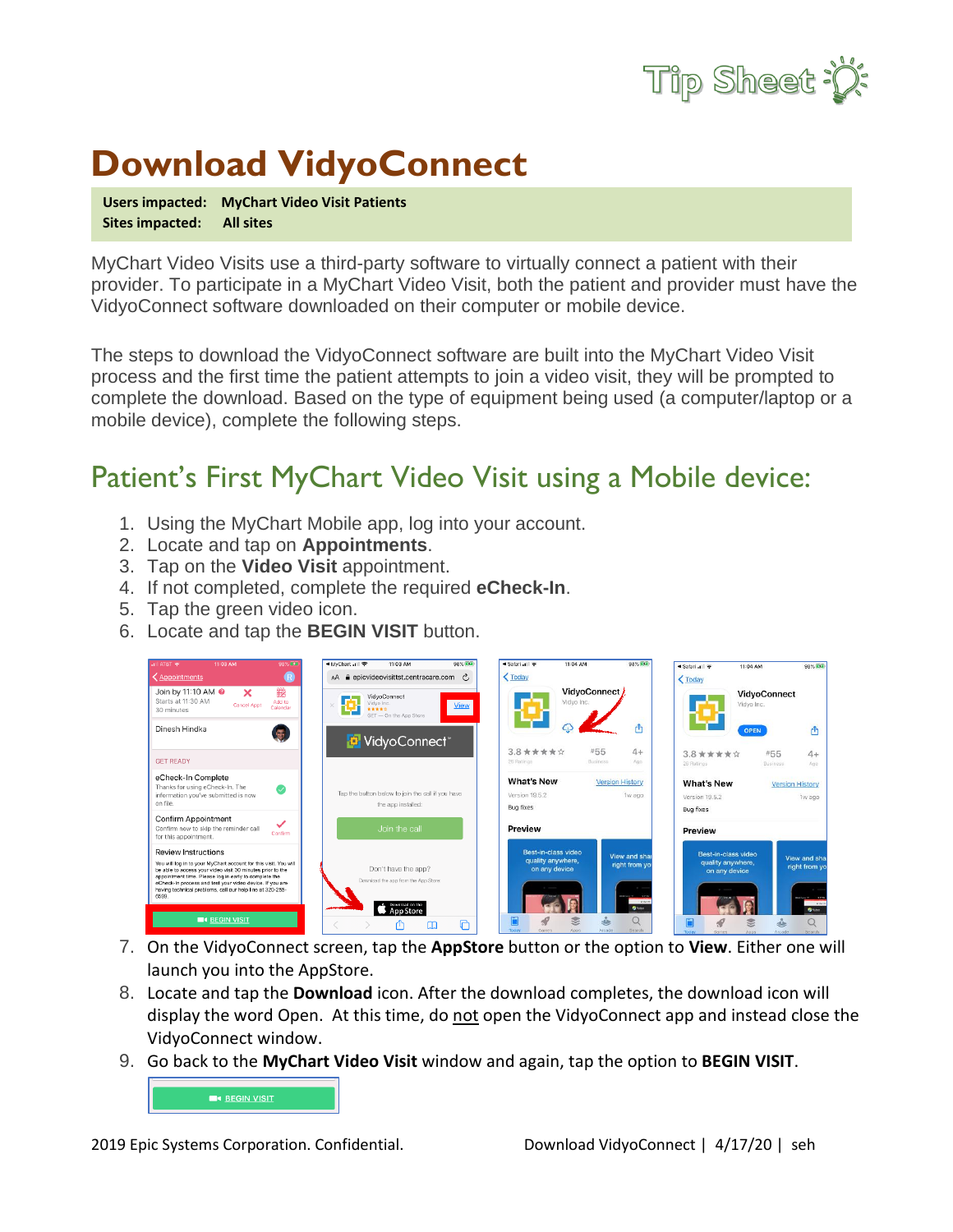10.Tap the **Agree & Continue** button to accept the end user license agreement and tap **Open** to open the video visit.



- 11.If prompted for permission to use the device camera and microphone, tap **OK** on each window.
- 12.The VidyoConnect screen should now display and you are ready to meet your health care provider. The upper right-hand corner displays a thumbnail size of the patient. This is what the provider will see on their screen.
- 13.During the visit, if disconnected tap the **Rejoin** button to rejoin the visit



## Patient's First MyChart Video Visit using a Computer/Laptop:

- 1. Connect to the internet using Google Chrome. Open the MyChart website: <https://mychart.centracare.com/MyChart/>
- 2. Login into your MyChart account.
- 3. Click the **Visits** button and select **Appointments and Visits.**



2019 Epic Systems Corporation. Confidential. Download VidyoConnect | 4/17/20 | seh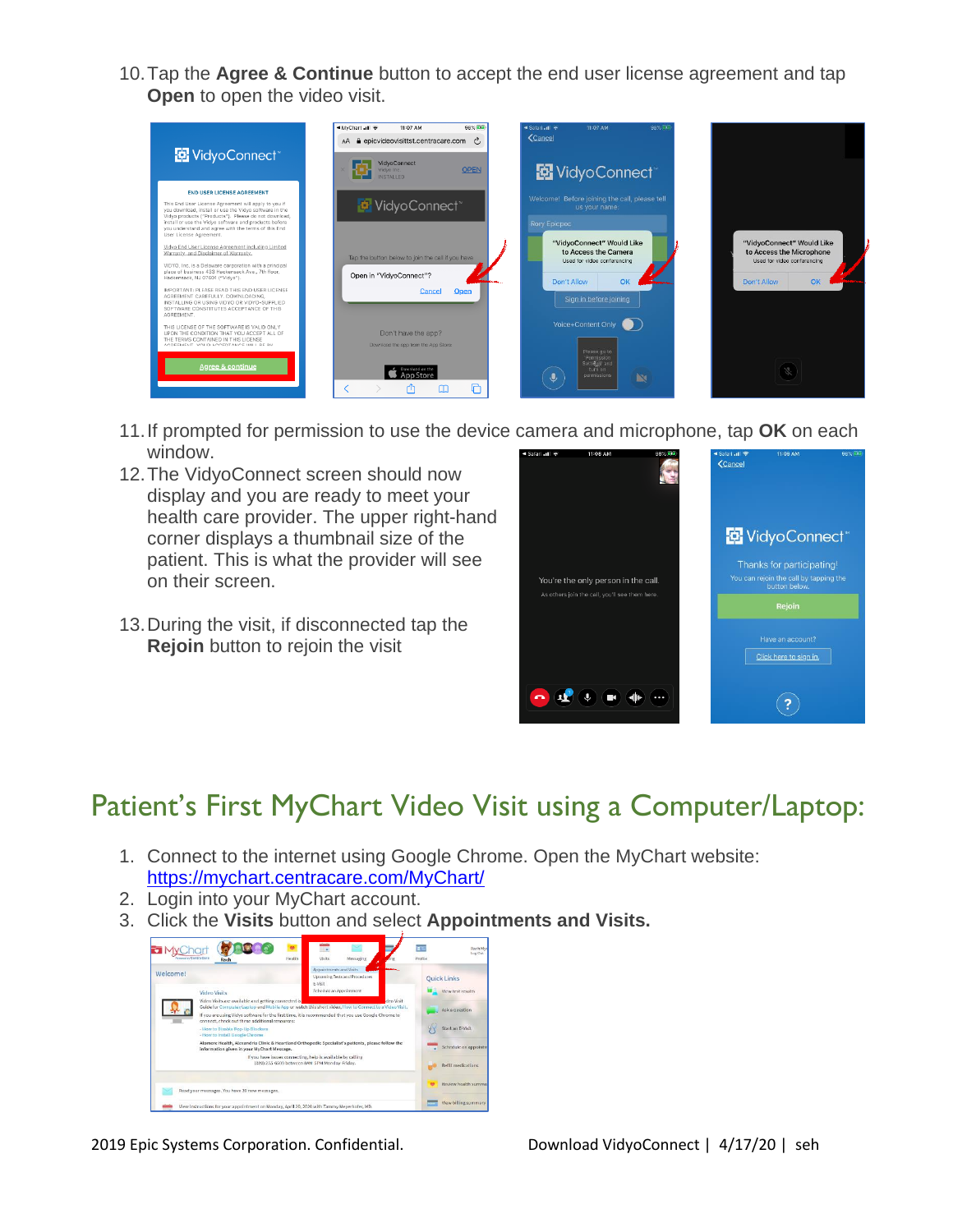- 14.Locate and click to open the Video Visit.
- 15. If not completed, complete the required **eCheck-In**.
- 16.Click the **BEGIN VIDEO VISIT** button.



17. With the VidyoConnect window displayed, tap the DOWNLOAD button and then click the SAVE FILE button. (NOTE: If you receive a pop-up blocker notification during the download, you will need to disable the blocker.)

| VidyoConnect                                                                                                                                   |                                                                                                                                                                               | <b>Pr</b> VidyoConnect                                                                                                                                                                                                                                                                                                                                                                                                                                                                                                             |
|------------------------------------------------------------------------------------------------------------------------------------------------|-------------------------------------------------------------------------------------------------------------------------------------------------------------------------------|------------------------------------------------------------------------------------------------------------------------------------------------------------------------------------------------------------------------------------------------------------------------------------------------------------------------------------------------------------------------------------------------------------------------------------------------------------------------------------------------------------------------------------|
| Using the app for the first time?<br>Your browner might ank for<br>__<br>permission to launch our eac.<br>$\infty$ $\infty$<br>Please car year | Attempting to join the call<br>Don't have the app?<br>You can download and install it cow.<br>When you coan it you'll<br>м<br>automatically join the call.<br>$-$<br>Download | Attempting to join the call<br>Opening VideoCommastmate for winds TAG_VCOND_20_1_0_13159(p=14), X<br>Using the app for Neubour chosen to open:<br>we the arm?<br>E  EMODIESCASECULARD, QUI, TUBGU11-&r=4QOmHcTfPcLose<br>which is Binary File (SGSME)<br>were til boost less hadework re-<br>Your brown<br>term htms://pic/domistic.ordovarusers<br>you open it you'll<br>permission<br>Would you like to severthe file?<br>etically join the call.<br>$\mathbb{R}$ $\mathbb{Q}$<br>Please sat<br>Sere Fix<br>Cancel .<br>Download |
| By clicking "Download", you agree to our Englisher License Agreement & Privacy Palicy.<br>Need help? Contact Support<br>\$52008-0019 1650      |                                                                                                                                                                               | By clicking "Download", you agree to cur End-User License Accesment & Privacy Police<br><b>Reed help?</b> Control Support<br>02009-2019 Vidvo                                                                                                                                                                                                                                                                                                                                                                                      |

18.After the download is complete, tap the download arrow key and double-click on the VidyoConnectInstaller file to open it.



19.When prompted, tap **AGREE** to accept the end user license agreement.



- 20. Click the **X** in the corner to **CLOSE** the VidyoConnect program.
- 21.**Log out** of your MyChart account.